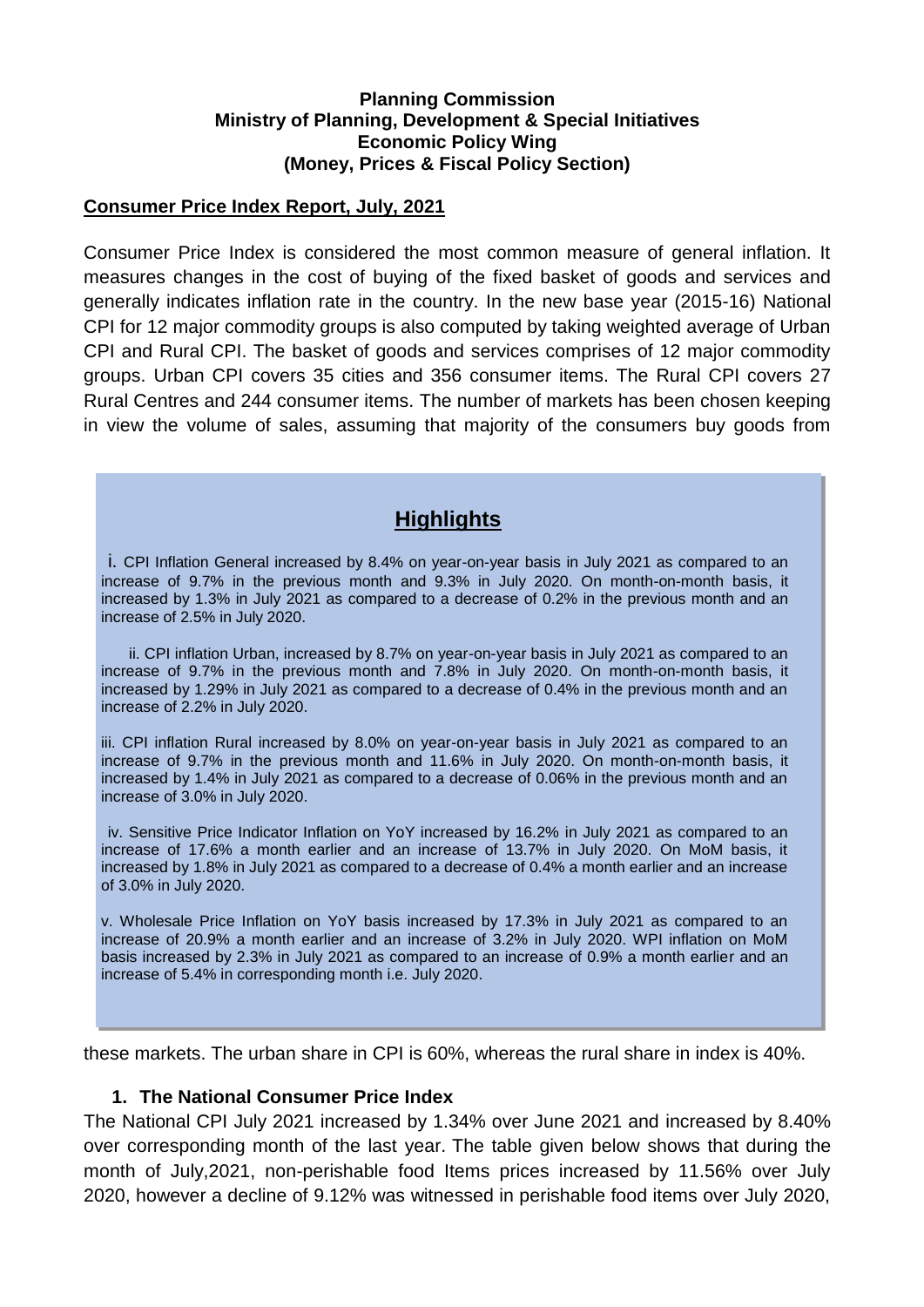further, an increase of 10.49% in transport group was recorded as compared to corresponding month of last year mainly because of increase in petrol and diesel prices.

| Group                                                  | Group<br>Weight<br>$(\% )$ | <b>Indices</b> |              |              | % Change<br><b>July 2021</b><br>Over |              | Impact (In %<br>points)<br>July 2021 Over |                  |
|--------------------------------------------------------|----------------------------|----------------|--------------|--------------|--------------------------------------|--------------|-------------------------------------------|------------------|
|                                                        |                            | July<br>2021   | June<br>2021 | July<br>2020 | June<br>2021                         | July<br>2020 | June<br>2021                              | <b>July 2020</b> |
| General                                                | 100.00                     | 146.76         | 144.82       | 135.38       | 1.34                                 | 8.40         | 1.34                                      | 8.40             |
| Food & Non-alcoholic Bev.                              | 34.58                      | 151.65         | 149.04       | 140.11       | 1.75                                 | 8.24         | 0.62                                      | 2.95             |
| Non-perishable Food Items                              | 29.60                      | 153.27         | 152.29       | 137.39       | 0.65                                 | 11.56        | 0.20                                      | 3.47             |
| Perishable Food Items                                  | 4.99                       | 142.01         | 129.75       | 156.27       | 9.45                                 | $-9.12$      | 0.42                                      | $-0.52$          |
| Alcoholic Bev. & Tobacco                               | 1.02                       | 144.69         | 144.79       | 140.29       | $-0.07$                              | 3.14         | 0.00                                      | 0.03             |
| Clothing & Footwear                                    | 8.60                       | 149.60         | 149.14       | 136.66       | 0.31                                 | 9.47         | 0.03                                      | 0.82             |
| Housing, Water, Electricity,<br>Gas & Fuels            | 23.63                      | 142.08         | 140.11       | 130.14       | 1.40                                 | 9.17         | 0.32                                      | 2.08             |
| Furnishing & Household<br><b>Equipment Maintenance</b> | 4.10                       | 143.21         | 141.97       | 130.44       | 0.88                                 | 9.79         | 0.04                                      | 0.39             |
| Health                                                 | 2.79                       | 154.33         | 153.93       | 142.09       | 0.26                                 | 8.61         | 0.01                                      | 0.25             |
| Transport                                              | 5.91                       | 148.88         | 143.13       | 134.75       | 4.01                                 | 10.49        | 0.23                                      | 0.62             |
| Communication                                          | 2.21                       | 109.94         | 108.65       | 106.96       | 1.19                                 | 2.79         | 0.02                                      | 0.05             |
| <b>Recreation &amp; Culture</b>                        | 1.59                       | 128.17         | 127.35       | 121.01       | 0.64                                 | 5.91         | 0.01                                      | 0.08             |
| Education                                              | 3.79                       | 145.30         | 144.95       | 142.40       | 0.24                                 | 2.04         | 0.01                                      | 0.08             |
| <b>Restaurants &amp; Hotels</b>                        | 6.92                       | 143.85         | 143.36       | 132.60       | 0.34                                 | 8.49         | 0.02                                      | 0.58             |
| Miscellaneous                                          | 4.87                       | 154.26         | 153.38       | 141.05       | 0.58                                 | 9.37         | 0.03                                      | 0.48             |

**The Urban Consumer Price Index of July 2021:** The Urban Consumer Price Index of July 2021 is increased by **1.29**% over June 2021 and increased by 8.67% over corresponding month of the last year. Top few food items whose prices increased and decreased over last month are as follows;

### **Food Items**

*Increased:* Tomatoes (82.40%), Onions (34.53%), Vegetable ghee (6.70%), Cooking oil (6.56%), Sugar (5.08%), Potatoes (4.89%), Pulse gram (4.89%), Vegetables (3.69%), Eggs (3.48%), Condiments and Spices (2.65%) and Mustard oil (1.54%).

*Decreased:* Pulse moong (11.36%), Chicken (10.07%), Fruits (7.51%), Pulse mash (5.18%), Pulse masoor (1.24%) and Gram whole (0.92%).

#### **Non-Food Items**

*Increased:* Liquefied Hydrocarbons (12.73%), Motor fuel (8.08%), Plastic products (2.44%), Household equipment's (2.14%), Construction items (1.77%) and Furniture and furnishing (1.28%).

*Decreased:* Personal Effects (0.73%).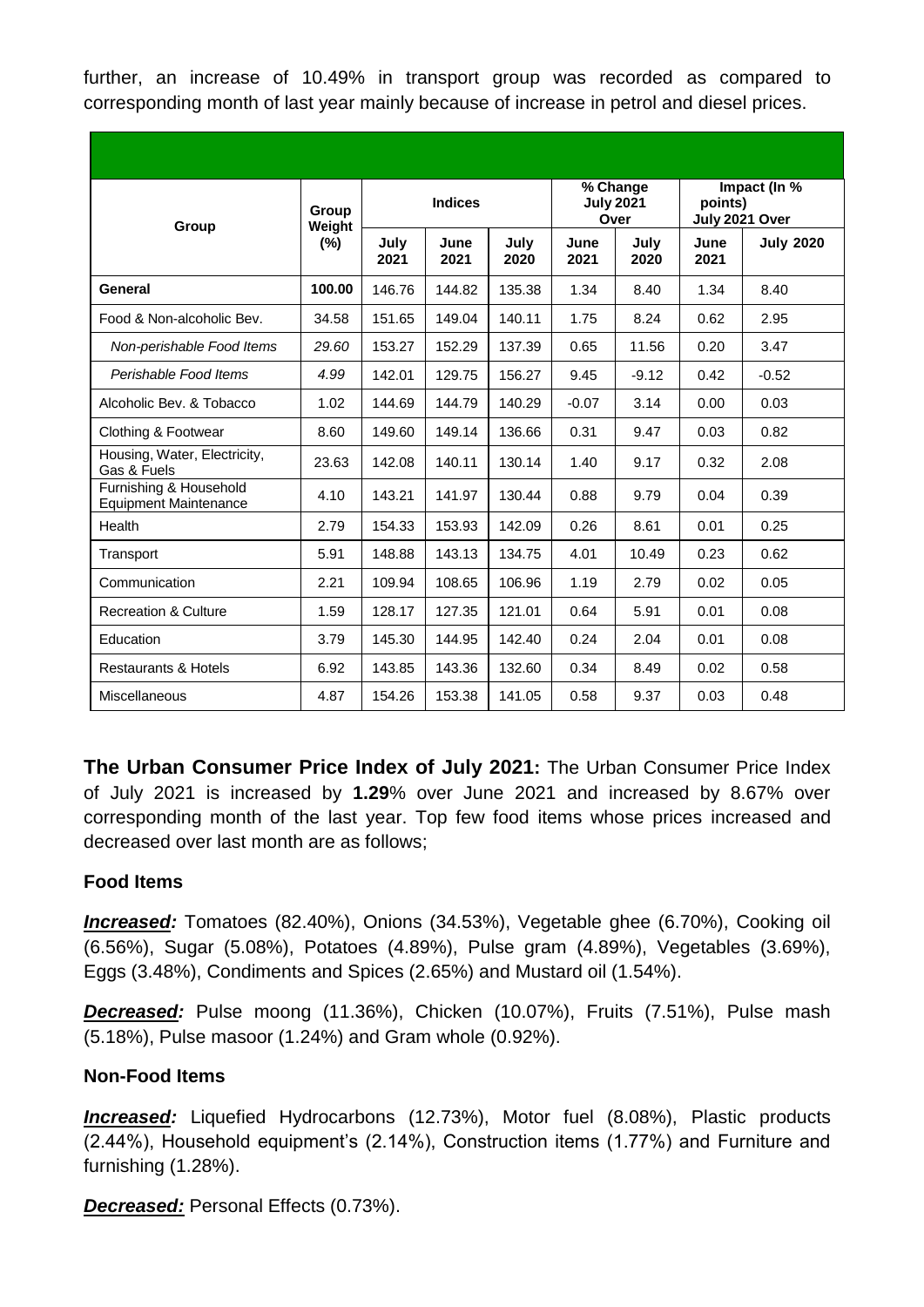**The Rural Consumer Price Index of July** has increased by **1.40**% over June 2021 and increased by 8.01% over corresponding month of the last year i.e. July 2020.

### **Food Items**

*Increased:* Tomatoes (101.63%), Onions (47.62%), Potatoes (12.66%), Vegetables (5.16%), Sugar (4.33%), Vegetable ghee (3.16%), Cooking oil (2.27%), Mustard oil (1.30%), Milk (1.19%) and Rice (1.05%).

*Decreased*: Chicken (12.95%), Pulse Moong (10.06%), Fruits (8.40%), Pulse Mash (2.41%), Pulse Gram (1.83%) and Fish (1.79%).

### **Non-Food Items**

*Increased:* Liquefied Hydrocarbons (12.56%), Motor Fuels (7.71%), Cleaning and Laundering (1.73%), Plastic Products (1.6%), Clinic Fee (1.46%) and Construction Items  $(1.44\%)$ .

| Position of Import of Food Group (June, 2021) |                              |                |                 |                       |                 |                   |  |  |
|-----------------------------------------------|------------------------------|----------------|-----------------|-----------------------|-----------------|-------------------|--|--|
|                                               | <b>Sr. No.   Commodities</b> | Quantity (M.T) | Value (PKR MIn) | <b>Quantity (M.T)</b> | Value (PKR Mln) | YoY Change(%)     |  |  |
|                                               |                              | <b>Jun-21</b>  | <b>Jun-21</b>   | <b>Jun-20</b>         | <b>Jun-20</b>   | (Value in Rupees) |  |  |
|                                               | Palm Oil                     | 240,537        | 42,366          | 217,902               | 22.556          | 87.83%            |  |  |
| 2                                             | <b>Pulses</b>                | 138,878        | 13,469          | 147.951               | 13,156          | 2.38%             |  |  |
| 3                                             | Soyabean Oil                 | 21,811         | 3,735           | 16.722                | 1,840           | 102.99%           |  |  |
| $\overline{4}$                                | Tea                          | 19.535         | 6.798           | 25.743                | 9.854           | $-31.01%$         |  |  |
| 5                                             | Sugar                        | 509            | 69              | 1,399                 | 122             | $-43.44%$         |  |  |

The table given above reveals that an increase in value and quantity of palm oil, soybean oil and pulses has been witnessed during June ,2021 as compared to corresponding month of last year. Palm oil imports in terms of value also registered growth of 87.83% over last year mainly because of rising international prices which put pressure on domestic prices. Moreover, in the month of June 2021, the import of sugar and tea declined. A comparison of Global commodity prices is given in the following table which shows an increasing trend.

# **3. Core Inflation Non-Food Non-Energy (NFNE)**

- a) **Non-food non-energy Urban:** increased by 6.9% on (YoY) basis in July, 2021 as compared to an increase of 6.7% in the previous month and 5.3% in July, 2020. On (MoM) basis, it increased by 0.8% in July, 2021 as compared to increase of 0.3% in previous month, and an increase of 0.6% in corresponding month of last year i.e. July, 2020.
- b) **Non-food non-energy Rural:** increased by **6.9**% on (YoY) basis in July, 2021 as compared to an increase of 7.3% in the previous month and 7.8% in July, 2020. On (MoM) basis, it increased by 0.7% in July, 2021 as compared to an increase of 0.4% in previous month, and an increase of 1.1% in corresponding month of last year i.e. July, 2020.

# **4. Global Commodity Price Trend, July 2021**

 The international prices continued to shoe upward trend during the month of July,2021, as MOM review of prices reveals increase in prices sugar from \$380 mt to in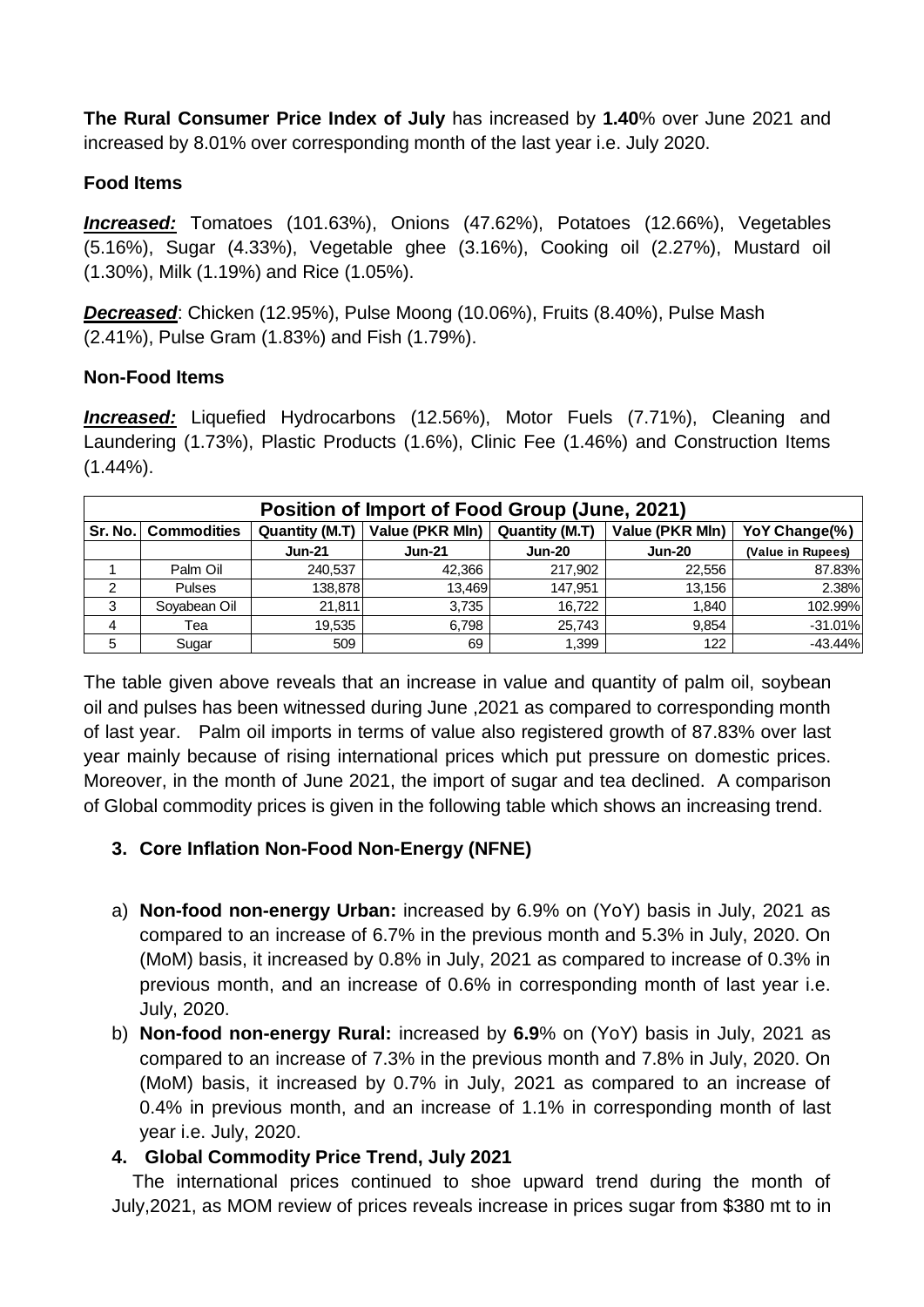June 2021, to \$390 per mt in July2021, similarly palm oil prices continued to record higher trend as price reached to \$1057 mt in July 2021 as compared to \$1010 mt in June 2021, however, the prices of wheat, rice and tea declined during July 2021, over previous month.

|                                          |               | Palm             |              | Crude   |                     |                  |                  |  |
|------------------------------------------|---------------|------------------|--------------|---------|---------------------|------------------|------------------|--|
|                                          | Sugar         | Oil              | Soyabean oil | oil     | Wheat               | <b>Rice</b>      | Tea              |  |
| <b>Months</b>                            | $($ \$/mt $)$ | $(\frac{\xi}{m}$ | (S/mt)       | (S/Brl) | $(\frac{\xi}{m}$ t) | $(\frac{\xi}{m}$ | $(\frac{\xi}{m}$ |  |
| <b>Jul-20</b>                            | 270           | 694              | 821          | 42.8    | 212.7               | 459.7            | 3030             |  |
| Aug-20                                   | 290           | 760              | 867          | 44.3    | 208.9               | 480.9            | 3150             |  |
| $Sep-20$                                 | 280           | 796              | 906          | 41.1    | 219.7               | 483              | 3080             |  |
| Oct-20                                   | 300           | 819              | 915          | 40.5    | 245.2               | 454.5            | 3000             |  |
| <b>Nov-20</b>                            | 310           | 918              | 974          | 43.2    | 247.9               | 468.5            | 2800             |  |
| Dec-20                                   | 310           | 1016             | 1026         | 49.9    | 251.2               | 496.6            | 2650             |  |
| $Jan-21$                                 | 340           | 990              | 1101         | 54.6    | 276.4               | 517.8            | 2680             |  |
| Feb-21                                   | 360           | 1020             | 1121         | 62      | 276.6               | 531              | 2560             |  |
| Mar-21                                   | 340           | 1031             | 1170         | 65.2    | 272.6               | 504.1            | 2430             |  |
| Apr-21                                   | 360           | 1078             | 1401         | 64.8    | 281.4               | 477.4            | 2670             |  |
| $May-21$                                 | 380           | 1156             | 1554         | 68      | 271                 | 462.8            | 2710             |  |
| $Jun-21$                                 | 380           | 1010             | 1420         | 73.1    | 275.1               | 438.6            | 2700             |  |
| $Jul-21$                                 | 390           | 1057             | 1468         | 74.4    | 250.9               | 397              | 2660             |  |
| % Change                                 |               |                  |              |         |                     |                  |                  |  |
| $Jul-21/$                                |               |                  |              |         |                     |                  |                  |  |
| <b>Jul-20</b>                            | 44.4          | 52.3             | 78.8         | 73.8    | 17.9                | $-13.6$          | $-12.2$          |  |
| $Jul-21/$                                |               |                  |              |         |                     |                  |                  |  |
| Jun-21                                   | 2.6           | 4.7              | 3.4          | 1.8     | $-8.8$              | $-9.5$           | $-1.5$           |  |
| Source: Commodities Price Pink Sheet, WB |               |                  |              |         |                     |                  |                  |  |

## **Global Commodity Prices**

# **5. Analysis and Conclusion**

The Consumer Price Index (CPI), based monthly inflation, increased by **8.4** percent during the month of July 2021 as compared to an increase of 9.7 percent in the previous months. On month-on-month (MoM) basis, it increased by 1.3% in July as compared to a decrease of 0.2 % in previous month and an increase of 2.5% in July 2020.A slight ease is witnessed in CPI over last month, mainly because of a slight drop in prices of food products, on YOY basis, urban food inflation stood at 9.4 % in July 2021, over 11.0% in June 2021, similarly rural food inflation in the month of July 2021,recorded an increase of 7.3% against the number of 9.8% in the month of June ,2021.The rising trend in international commodity prices also contributed to exerting pressure on domestic prices, palm oil prices increased by 52.3 % in a span of one year leading to increase in domestic prices. The element of seasonal impact on food group is also very strong.